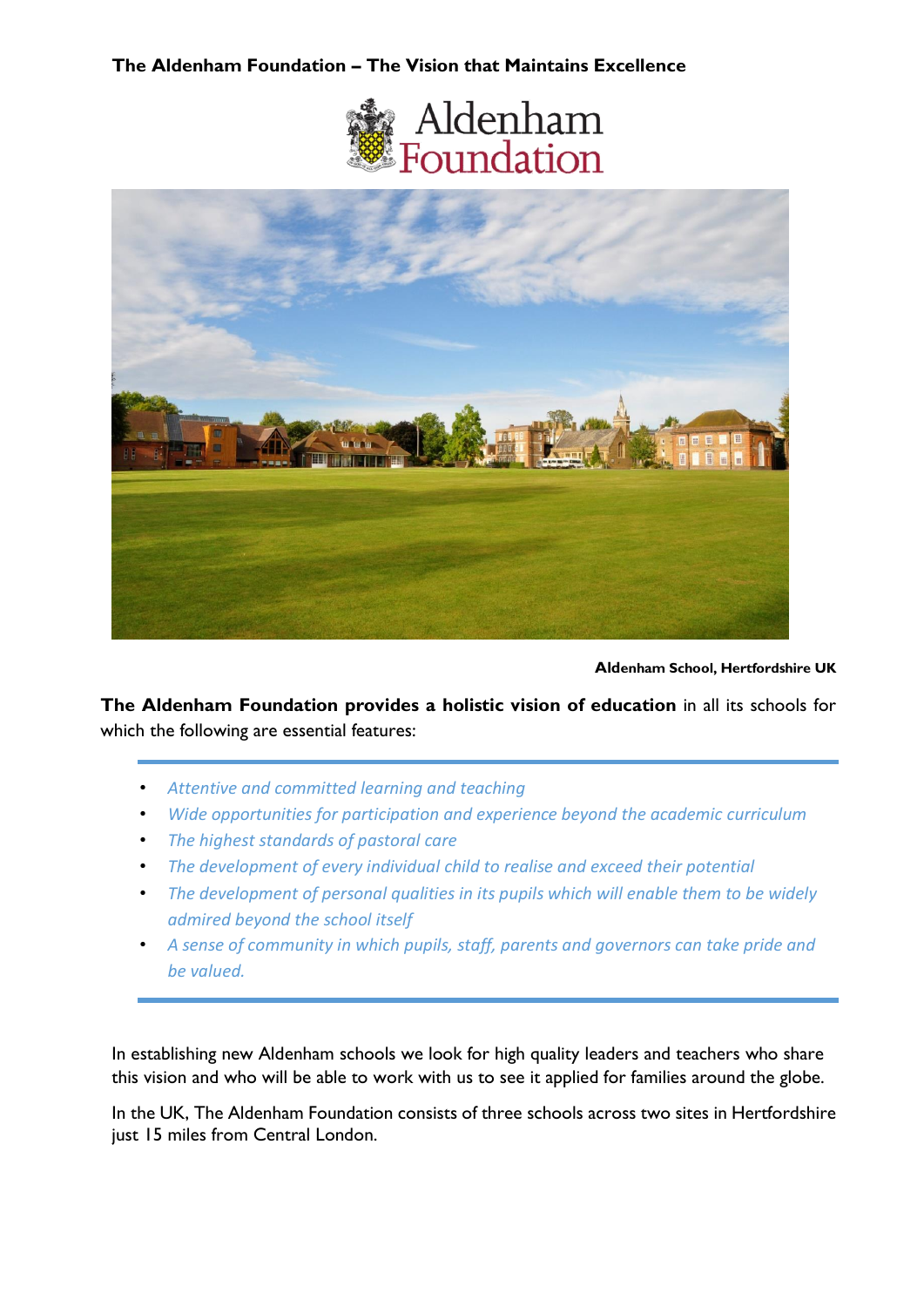**Aldenham School** (founded in 1597) was a boys' only full boarding school for around 380 years until the 1980s, but it is now a mixed school for boys and girls, boarders and day pupils and educates children throughout their years of secondary education from 11 to 18. Around one third of the pupils currently board on either a full time basis or as "flexi boarders" for up to five nights each week. The remainder of pupils are day pupils. [\(www.aldenham.com\)](file:///G:/Shared%20drives/Worldteachers%20Office/Schools/Schools%20in%20Middle%20East/Oman%20Schools/Aldenham/www.aldenham.com)

**Aldenham Prep School** is a one form entry coeducational junior school on the Aldenham site. It provides an ideal foundation for those who wish to transfer to Aldenham School at 11+, although it also sees pupils transfer to other leading schools in the independent and state sectors at the age of 11. [\(www.aldenhamprep.com\)](file:///G:/Shared%20drives/Worldteachers%20Office/Schools/Schools%20in%20Middle%20East/Oman%20Schools/Aldenham/www.aldenhamprep.com)

**St Hilda's School** was founded as a girls' school in Bushey (some four miles from the main Aldenham campus) in 1918 and operated independently for many years until it became part of the Aldenham Foundation. The school continues to offer girls' only preparatory education. The Bluebird Nursery which runs on the same site provides 40 week a year nursery care for girls and also boys. [\(www.sthildasbushey.com\)](file:///G:/Shared%20drives/Worldteachers%20Office/Schools/Schools%20in%20Middle%20East/Oman%20Schools/Aldenham/www.sthildasbushey.com)

In the UK, the Aldenham Foundation therefore educates children from the start of education at age 3 to the end of Advanced Level at age 18. It employs around 270 staff in teaching and administrative roles.

All schools in the Aldenham Education Group follow this core vision, wherever they are in the world. Aldenham Prep School Muscat is our first school in Oman, and we are pleased to bring this vision for education to this beautiful country for both expatriates and for Omani children.